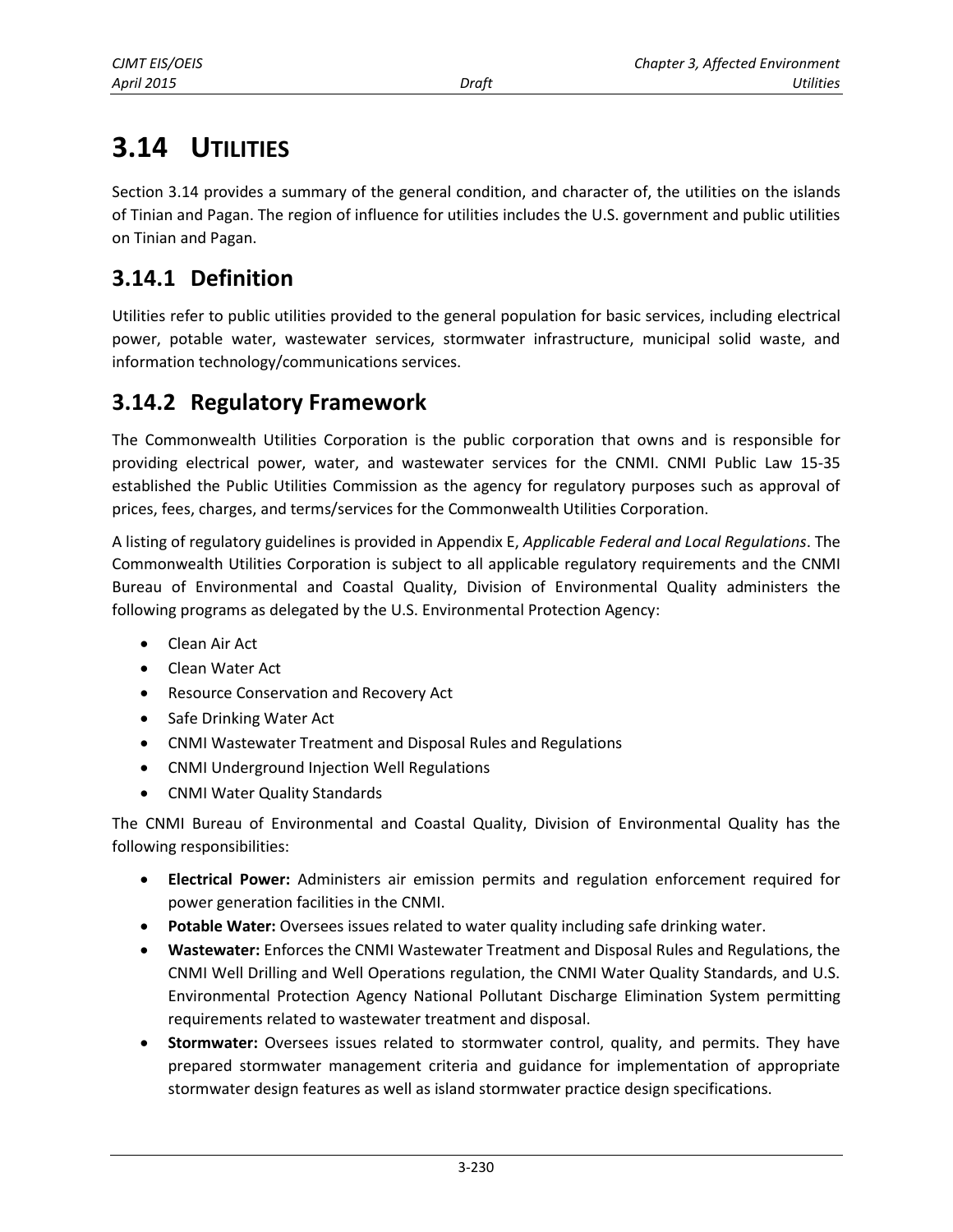**Solid Waste:** Functions as the regulatory body that would issue the required permits to operate any new landfills, incinerators, and solid waste transfer stations, or other solid waste handling facilities. The planned solid waste facilities associated with CNMI Joint Military Training (CJMT) operations would also come under the regulatory umbrella of the CNMI Bureau of Environmental and Coastal Quality, Division of Environmental Quality.

The Federal Communications Commission regulates all commercial information technology/ communications activities in the CNMI.

# **3.14.3 Methodology**

Site visits, facility and system tours (electrical generating facility, water system), document searches and reviews, and meetings with various agencies were conducted to determine current conditions for utilities on Tinian and Pagan.

Potable water use data includes data from 2002 collected for a U.S. Army Corps of Engineers Study (Army Corps of Engineers 2003). More recent information was requested from the Commonwealth Utilities Corporation and potable water production and metered use from October 2011 through August 2014 have been received and analyzed (Commonwealth Utilities Corporation 2014). Average production and metered use values for the 2011-2014 time period were utilized to evaluate the capacity of the existing potable water system on Tinian.

# **3.14.4 Tinian**

A Utilities Study has been prepared in support of this EIS/OEIS and is provided in Appendix P, *Utilities Study*. For more detailed information, refer to Appendix P, *Utilities Study.*

# **3.14.4.1 Electrical Power**

The Commonwealth Utilities Corporation is responsible for providing electrical power on Tinian. CNMI TeleSource, Inc. has been contracted by the Commonwealth Utilities Corporation to operate and maintain the entire electrical power infrastructure on Tinian. This contract currently extends up to year 2035 (Deposa 2014). The electrical power resource on Tinian includes generation units and distribution facilities that make up the existing island-wide power system. This includes above ground and underground transmission and distribution cables, manholes, transformers, substations, meters, and all other supporting facilities.

#### **3.14.4.1.1 Supply and Demand**

The electrical power available from the Commonwealth Utilities Corporation power station totals 17.0 megawatts, as shown in [Table 3.14-1.](#page-2-0) Current peak demand is approximately 4.5 megawatts which leaves 8 megawatts available (4.5 megawatts standby generator is kept in reserve). This peak demand can be met when one of the two largest units is down for maintenance.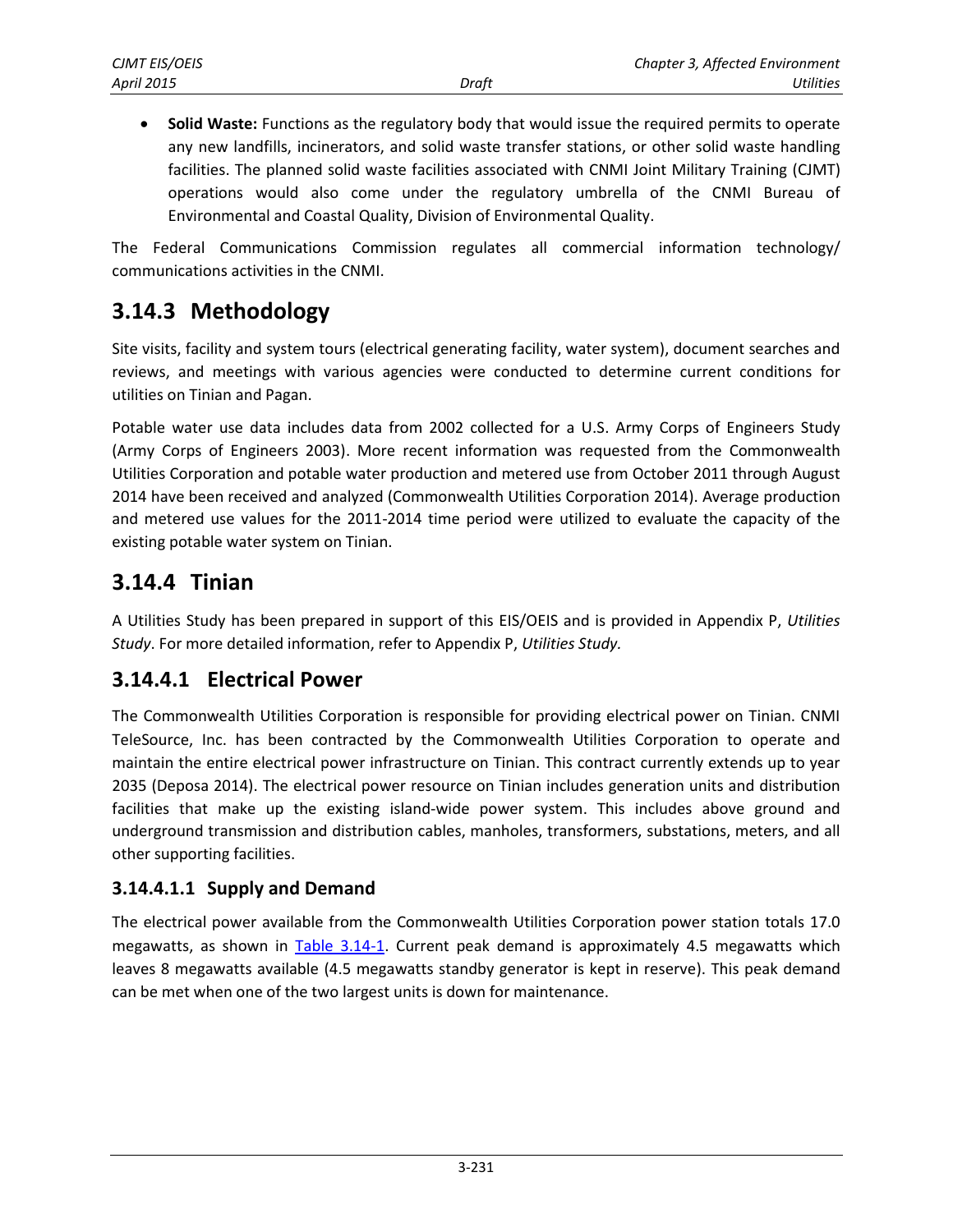| <b>Unit</b>               | <b>Design Megawatts</b> | <b>Available Megawatts</b> | <b>Status</b> |
|---------------------------|-------------------------|----------------------------|---------------|
| <b>Tinian Power Plant</b> |                         |                            |               |
| Diesel Engine No. 1       | 5.0                     | 4.5                        | Operational   |
| Diesel Engine No. 2       | 5.0                     | 4.5                        | Standby       |
| Diesel Engine No. 3       | 2.5                     | 2.0                        | Standby       |
| Diesel Engine No. 4       | 2.5                     | 2.0                        | Standby       |
| Diesel Engine No. 5       | 2.5                     | 2.0                        | Standby       |
| Diesel Engine No. 6       | 2.5                     | 2.0                        | Standby       |
| <b>Totals</b>             | 20.0                    | 17.0                       |               |

<span id="page-2-0"></span>**Table 3.14-1. Power-Generating Facility on Tinian** 

*Note:* No. = number.

#### **3.14.4.1.2 Generation**

The power generation facility (Photo 3.14-1) consists of the following components: diesel generators, exhaust stacks, and an above ground fuel delivery pipeline from the Port of Tinian fuel storage tank to a storage tank adjacent to the power plant facility. The power generation facility is located near the coast outside of San Jose, at 25 feet (7.6 meters) above MSL. The power generation facility is 15 years old, and appears to be in very good condition and well maintained.



**Photo 3.14-1. Power Generation Facility**

There are other private standby electrical power generators on Tinian that include the Tinian Dynasty Casino, the International Broadcasting Bureau facility, and personal-use standby generators.

#### **3.14.4.1.3 Distribution**

[Figure 3.14-1](#page-3-0) displays the existing distribution system on Tinian. The distribution lines are 13.8 kilovolts. A primary distribution line runs from the generation facility to the International Broadcasting Bureau via 8<sup>th</sup> Avenue. This line is above ground mounted on wooden poles except for a portion west of the airport that is underground to facilitate the clear zone for the runway. The maximum anticipated load from the International Broadcasting Bureau is 1.4 megawatts which is the peak load measured by the Commonwealth Utilities Corporation. The power facilities at the International Broadcasting Bureau transmitting station were designed for a peak demand load of approximately 7 megawatts. Although the highest recorded load is 4 megawatts, if the International Broadcasting Bureau determines it is necessary to operate all of the transmitters simultaneously at full power using normal amplitude modulation or dynamic carrier control modulation, the station's peak loading on the Commonwealth Utilities Corporation power supply could approach that 7 megawatts peak design load and greatly exceed the 1.4 megawatts.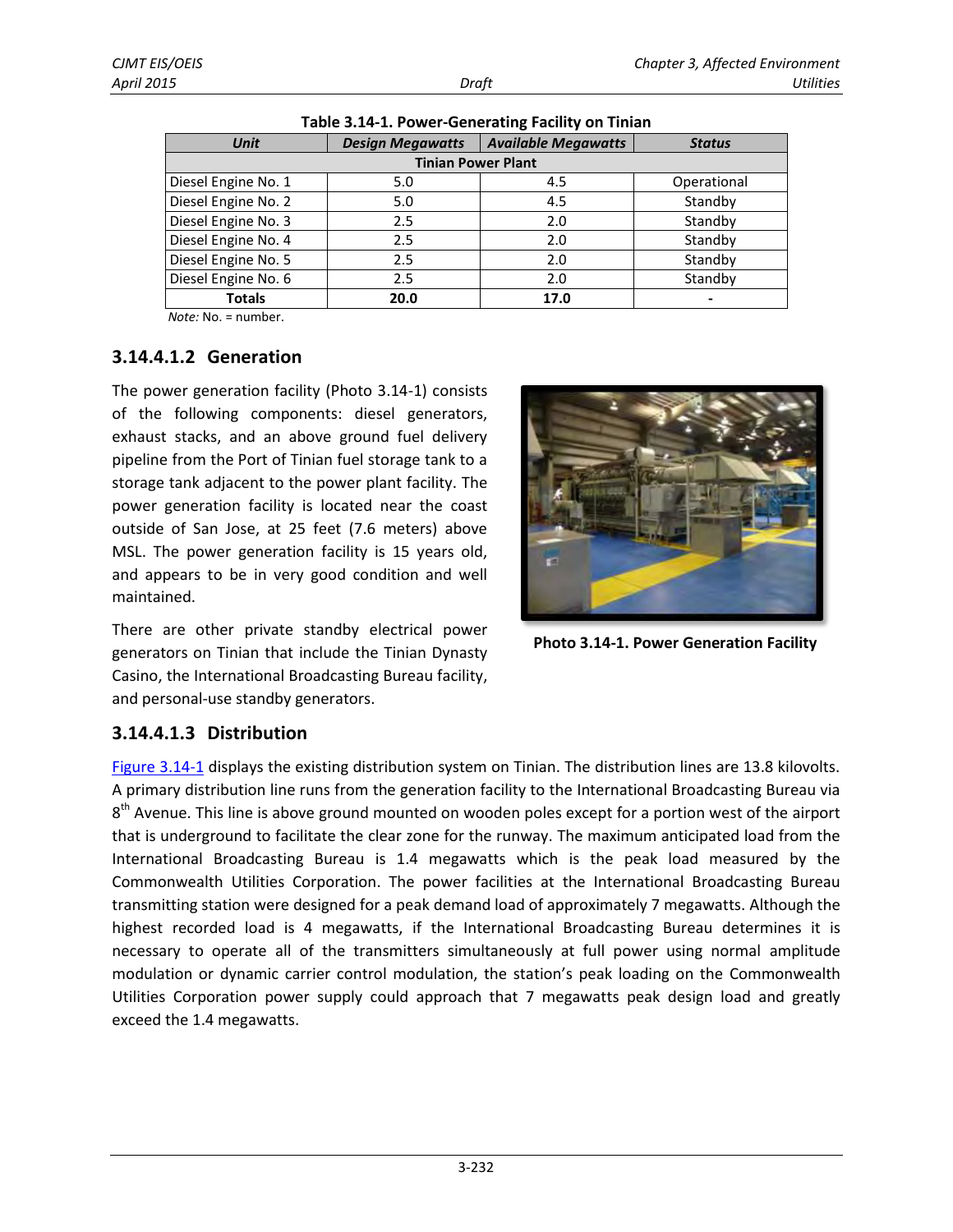<span id="page-3-0"></span>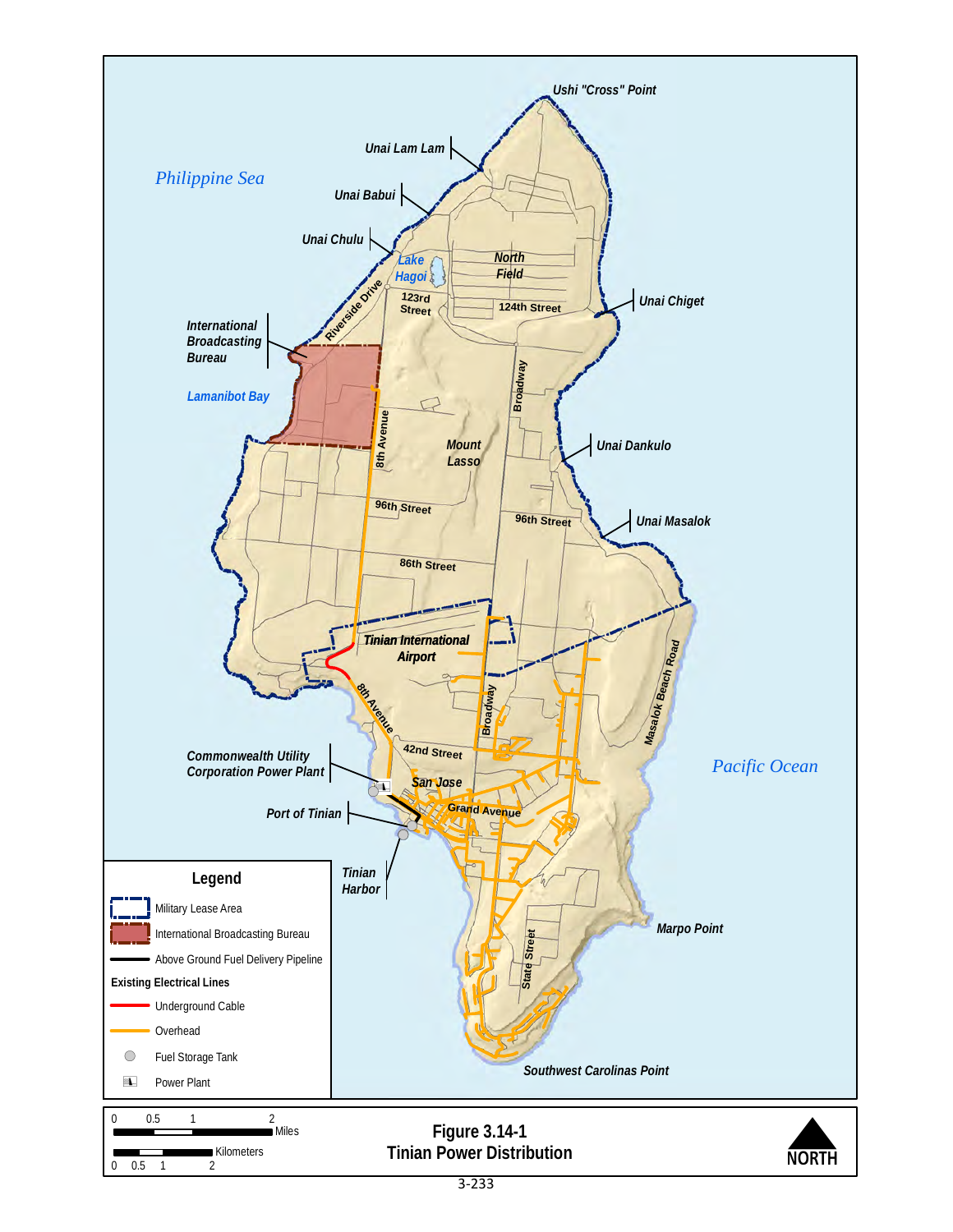The overhead line that provides power to the International Broadcasting Bureau has capacity of up to 13.6 megawatts. However, the total additional load that can be added is limited by the drop in voltage caused by electrical losses in the transmission line. Voltage drop depends on the length of the transmission line from the power source to the electrical load and the amount of electrical load on the transmission line.

A separate 13.8-kilovolts distribution line runs from the generation facility to the airport. This line runs above ground along Broadway north to the airport access road, then runs west along this road to the airport.

Based on the characteristics of the existing distribution system and outage records from 2011, 2012, and part of 2013, the island-wide electrical power utility system is currently providing reliable service and is well positioned to keep providing an acceptable level of service into the future. The outage history from this 2.5 year period recorded 12 brief (average of 68 minutes) occurrences, only three of which were island-wide outages (see Appendix P, *Utilities Study*).

#### **3.14.4.2 Potable Water**

Tinian's public water system is owned and operated by the Commonwealth Utilities Corporation. It services the southern third of Tinian, where the civilian population lives. This system consists of one functioning supply well (Maui Well #2), a chlorine injection system for water treatment, pumps, three storage tanks, distribution piping (typically underground), water meters, and other supporting facilities.

#### **3.14.4.2.1 Production**

Currently, Maui Well #2 supplies all potable water to the Commonwealth Utilities Corporation Tinian water system, operating three of its four pumps almost constantly (Commonwealth Utilities Corporation 2013b). With the need to keep one pump on standby for maintenance purposes, Maui Well #2 is operating near full capacity.

Between October 2011 and August 2014, the water system produced an average of 1,056,553 gallons (3,999,488 liters) per day of potable water. The potential water production from Maui Well #2 has been estimated as at least 1 million gallons per day (3.8 million liters) of potable water in the dry season and 1.5 million gallons (5.7 million liters) per day in the wet season (Army Corps of Engineers 2003). The analysis of the potable water system assumed that a maximum average pump rate of 1,260,000 gallons (4,769,619 liters) per day was a sustainable level.

Recent water quality testing has shown chloride levels range from 172 to 217 milligrams per liter, with an average of 190 milligrams per liter. Chlorides may be associated with salt content, and the general acceptable limit of chlorides in drinking water is 250 milligrams per liter to avoid affecting the taste of drinking water. A chlorine injection system treats the water at Maui Well #2 (Photo 3.14-2). The injection system consists of two 150-pound (68 kilogram) chlorine cylinders, a vacuum regulator mounted to the



**Photo 3.14-2. Chlorine Injection System at Maui Well #2**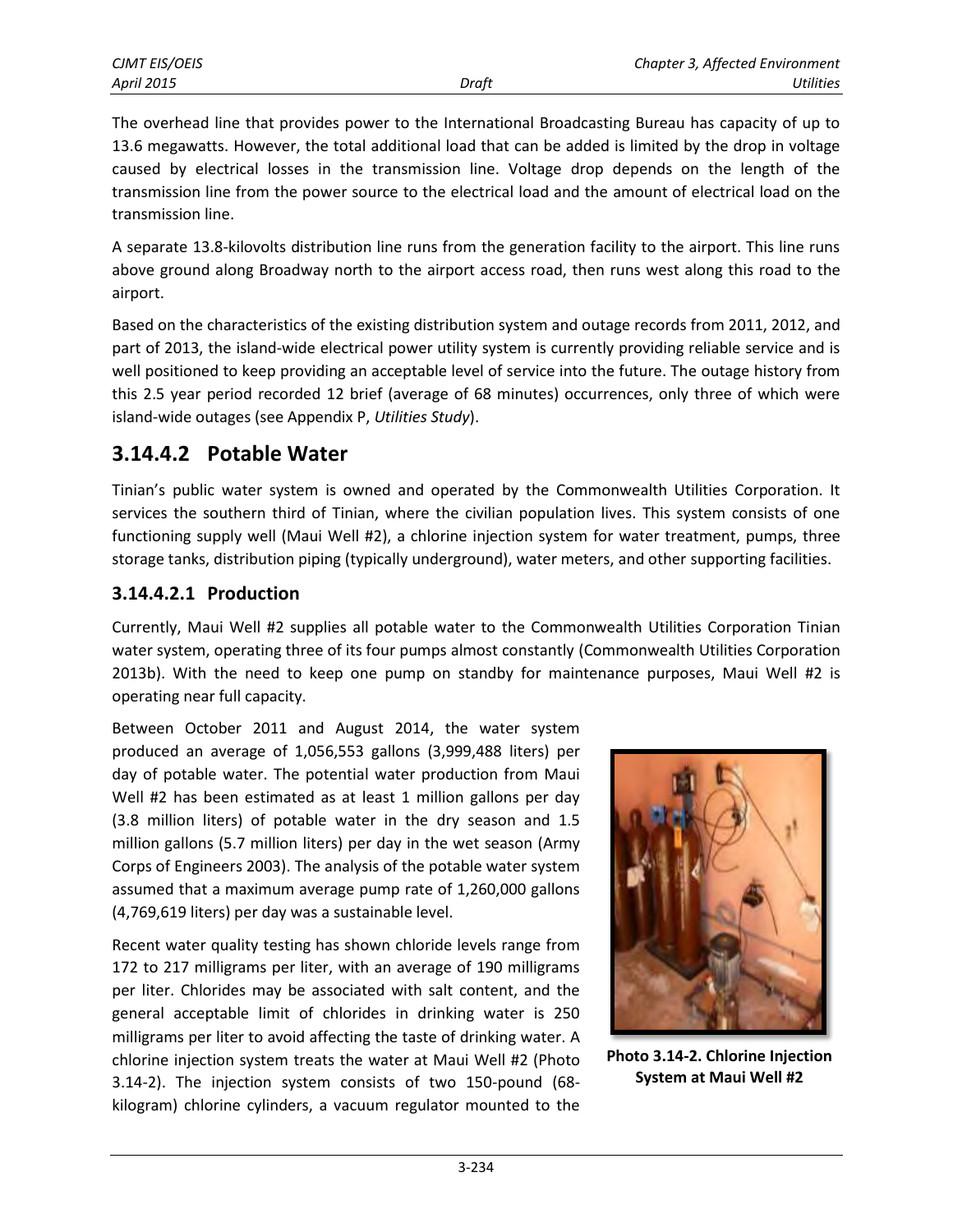top of each cylinder, and a small pressurizing pump for the chlorination circuit. The Maui Well #2 pump house and equipment are shown in Photos 3.14-3 and 3.14-4.



**Photo 3.14-3. Maui Well #2 Pump Photo 3.14-4. Maui Well #2**



**Pump Equipment**

#### **3.14.4.2.2 Storage**

The water system includes three water storage tanks: Marpo Tank, Carolinas Tank, and Tinian Airport Tank. The Marpo Tank (Photo 3.14-5) is a 250,000-gallon (950,000-liter) tank that serves the Marpo Valley agricultural area and Marpo Heights residential area. The largest storage tank, the Carolinas Tank (Photo 3.14-6) is a 500,000-gallon (1.9 million-liter) tank located above the Carolinas residential area. It serves the Carolinas Heights Subdivision, San Jose, Tinian Dynasty Casino, Carolinas Heights Agricultural Homesteads, and a portion of Marpo Valley. The Airport tank (Photo 3.14-7) is a 60,000-gallon (227,000 liter) tank located along the airport access road and serves only the airport facilities.



**Photo 3.14-5. Marpo Water Storage Tank (250,000 Gallon Tank)**



**Photo 3.14-6. Carolinas Water Storage Tank (500,000 Gallon Tank)**



**Photo 3.14-7. Tinian Airport Potable Water Storage Tank (60,000 Gallon Tank)**

#### **3.14.4.2.3 Distribution**

[Figure 3.14-2](#page-6-0) shows the existing potable water distribution system. All water transmission lines also serve as distribution lines. The waterlines between Maui Well #2 and the storage tanks also serve as distribution lines to residents. A 6-inch (150-millimeter) polyvinyl chloride water line transmits water to Marpo Tank, and an 8-inch (200-millimeter) polyvinyl chloride water line transmits water to Carolinas Tank.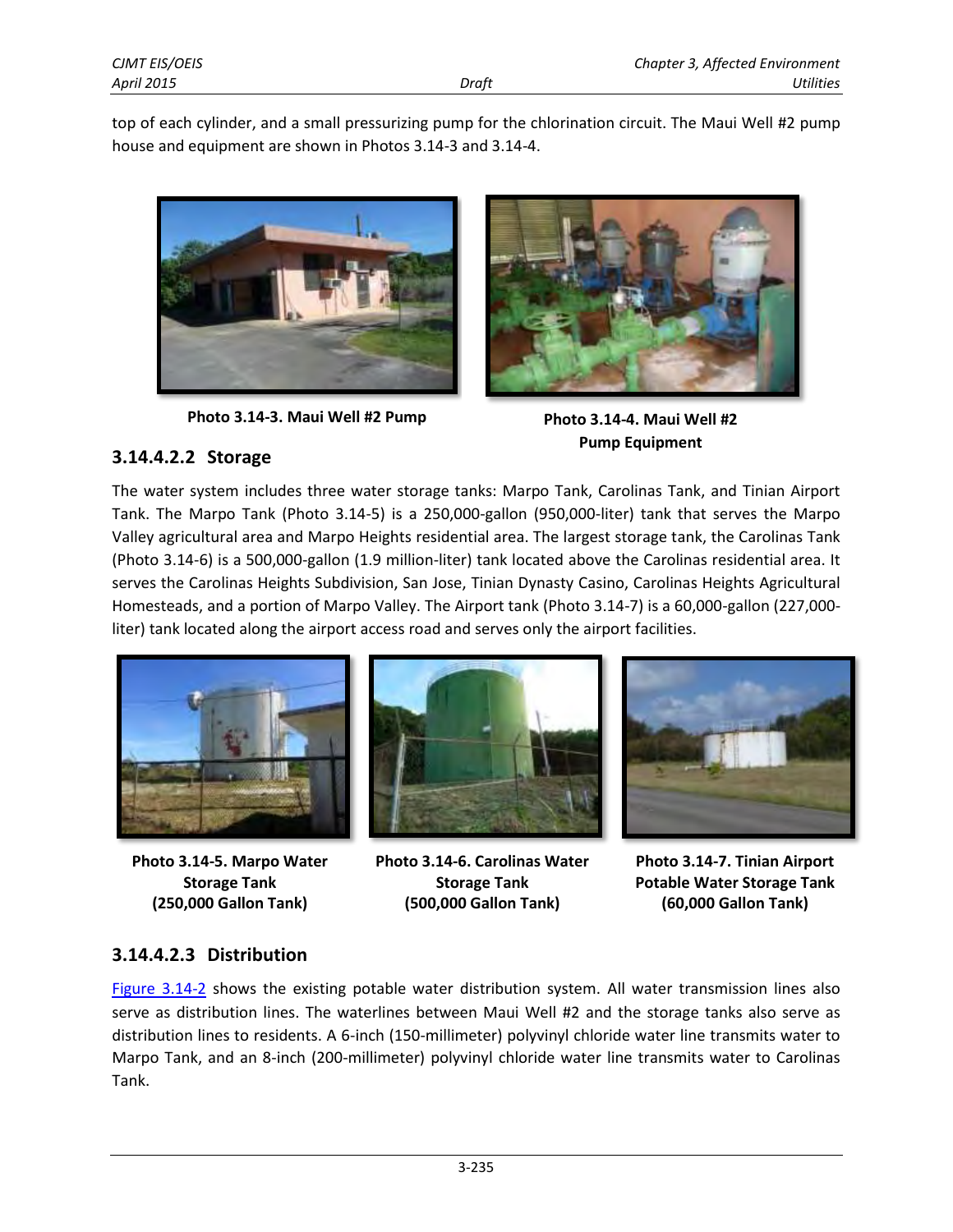<span id="page-6-0"></span>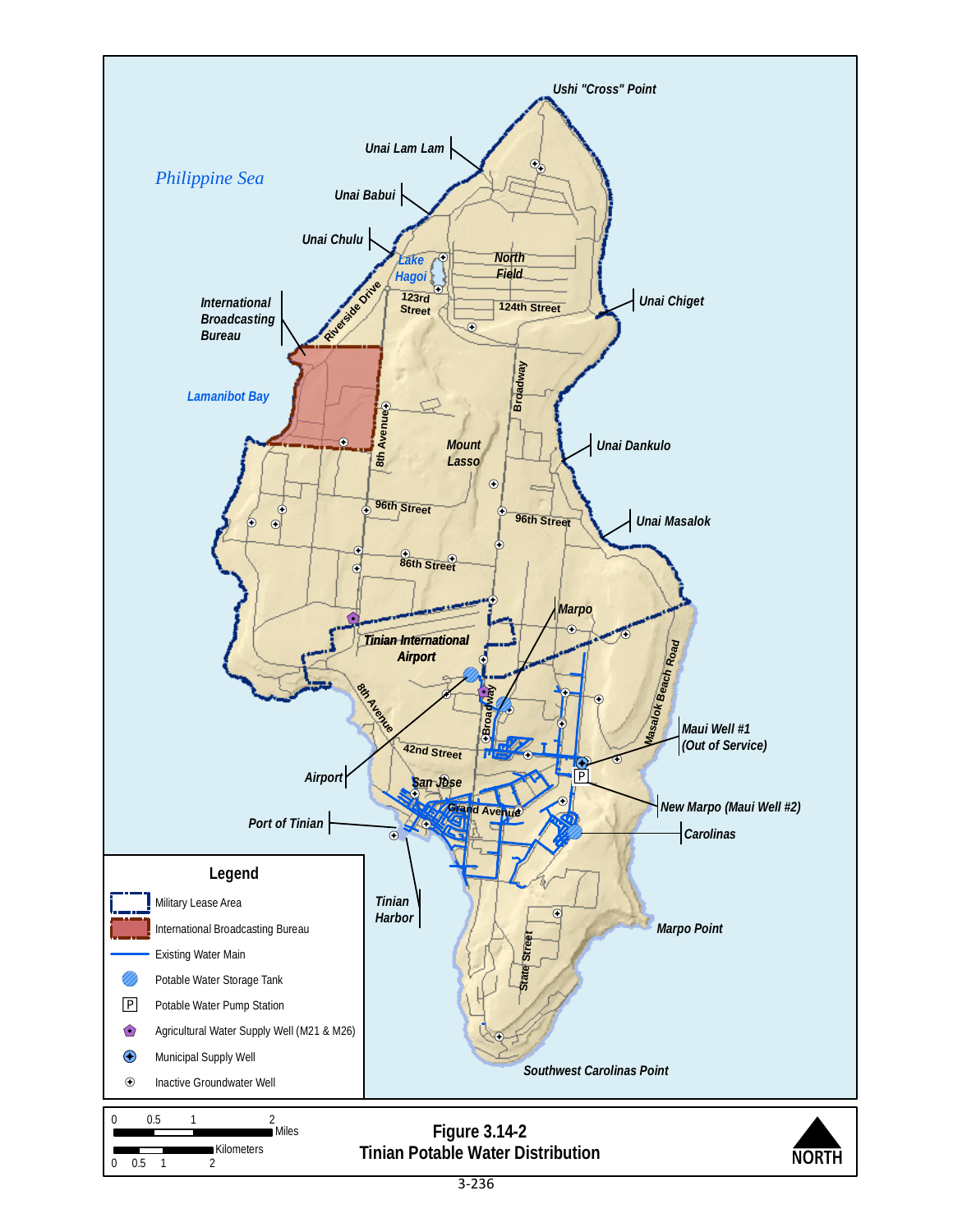The system has substantial leaks due to old galvanized and transite distribution piping, overflows at storage tanks due to lack of functioning telemetry controls, and leaks due to high pressures. The large water losses result in significantly more water being pumped from the well to make up for the losses in the system.

As of November 2013, the Commonwealth Utilities Corporation provides the potable water for a total of 833 metered accounts, which includes residential, commercial, and government customers (Commonwealth Utilities Corporation 2013b). Unaccounted for water is the result of leaks, unmetered uses, and unplanned overflows within the system. The typical unaccounted for water from efficient systems should be less than 25% of the water produced. The Commonwealth Utilities Corporation has indicated that unaccounted for water (water pumped from the supply well but not billed to customers) is estimated to be approximately 75% to 80% of the water produced (Commonwealth Utilities Corporation 2013a).

The average recorded water production in all of 2002 was 1,200,000 gallons (4,500,000 liters) per day. Over the first 7 months of 2002, a monthly average of 680,265 gallons (2,575,083 liters) per day of potable water was metered to users (Army Corps of Engineers 2003). This indicates that in 2002, approximately 641,781 gallons (2,429,405 liters) of potable water was lost within the distribution system on Tinian daily (an average unaccounted for water of 48%).

Between October 2011 and August 2014, the water system produced an average of 1,056,553 gallons (3,999,412 liters) per day of potable water (Commonwealth Utilities Corporation 2014). The monthly average of 320,384 gallons (1,212,785 liters) per day of potable water was metered to residential, commercial and government users. This means that between 2011 and 2014, daily potable water lost within the distribution system averaged 787,031 gallons (2,979,236 liters) per day, (an average unaccounted for water of 70%).

Although the Tinian International Airport relies on the Commonwealth Utilities Corporation system for its water source, it has its own local water distribution system. In addition, the International Broadcasting Bureau facilities are not connected to the Commonwealth Utilities Corporation Tinian municipal water supply system. Instead, they use non-potable rainwater collection, non-potable bulk water trucked in from the Commonwealth Utilities Corporation system, and bottled drinking water.

## **3.14.4.3 Wastewater**

[Figure 3.14-3](#page-8-0) shows the existing wastewater systems on Tinian. There is no centralized municipal wastewater collection and treatment system on Tinian. Decentralized collection and treatment systems on Tinian serve some residential areas, such as the housing area in San Jose, and lead to a central septic and leaching field system. Most public and private buildings on Tinian use septic tanks with leaching fields or cesspools for treatment and disposal of wastewater. The Tinian Dynasty Hotel and Casino owns the largest private wastewater system on Tinian and the only treatment system that does not use a septic tank. The Dynasty Hotel and Casino uses a tertiary treatment plant that is permitted to discharge a maximum average monthly flow of 0.24 million gallons (0.91 million liters) per day. Discharge monitoring reports from April 2014 to May 2014 show that the average daily wastewater flow to the plant ranged from 0.14 to 0.15 million gallons (0.51 to 0.57 million liters) per day. The system discharges the treated effluent to leaching fields on the hotel's property.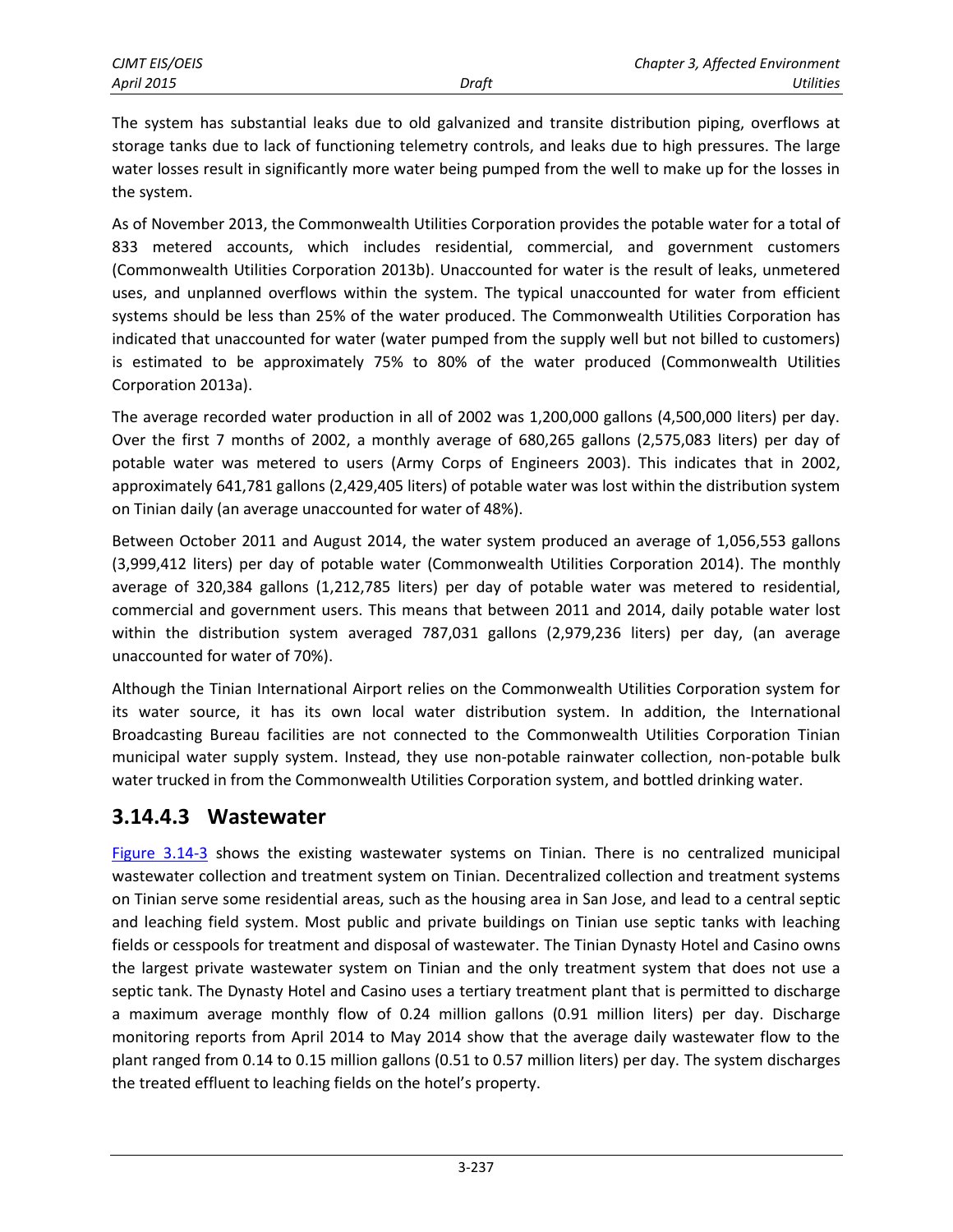<span id="page-8-0"></span>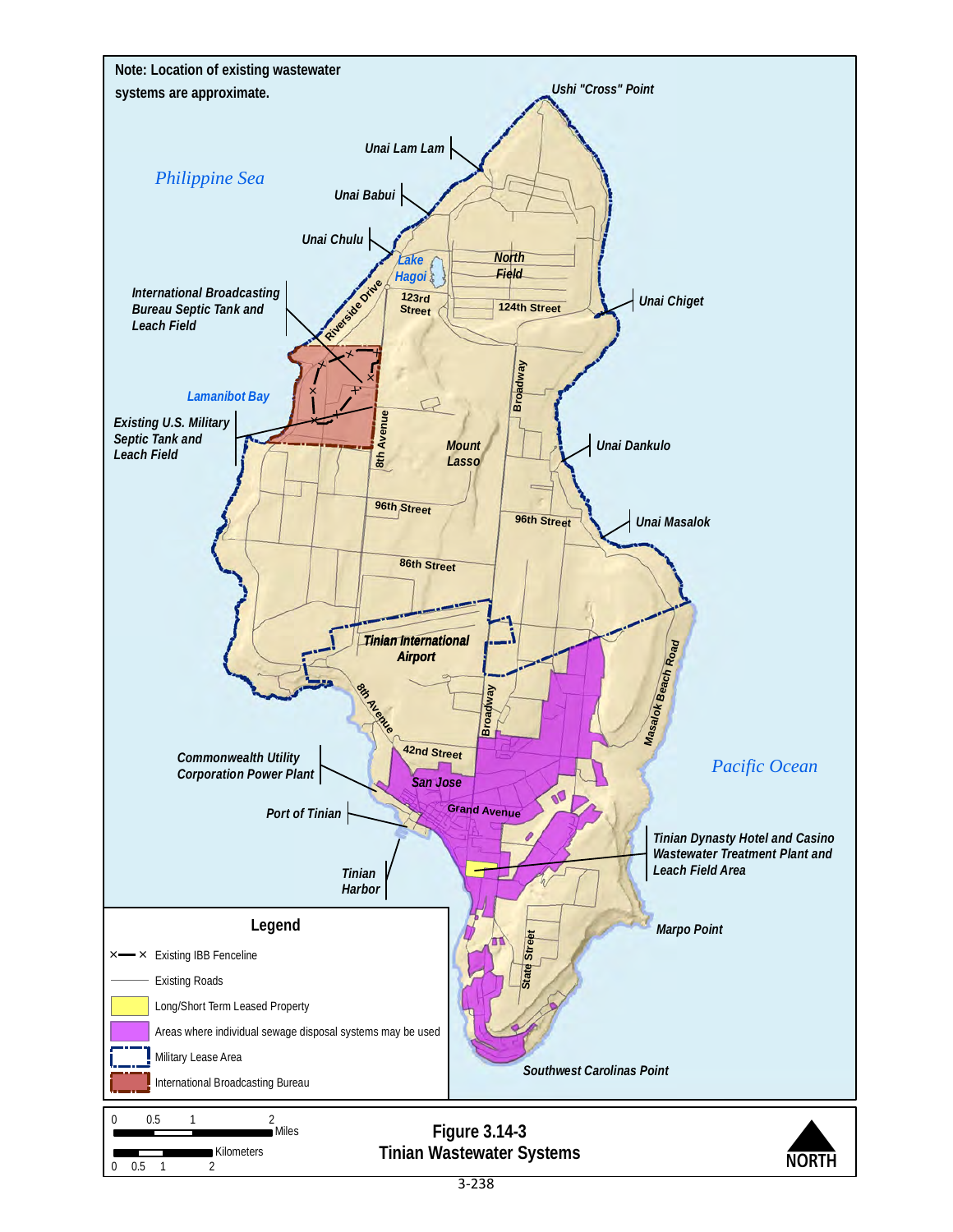A U.S. military septic tank and leaching field system was constructed on Tinian to support military training personnel. It was first made available during a military training exercise in March-April 1999. The system is located south of the International Broadcasting Bureau fence line adjacent to the west side of  $8<sup>th</sup>$  Avenue. It was sized to support a population of 2,500 military training personnel and to an average daily flow of 6,640 gallons per day (25,000 liters per day). The system is currently not operational. There are plans for its rehabilitation.

## **3.14.4.4 Stormwater**

As discussed in Section 3.3, *Water Resources,* Rainfall on Tinian averages 83 inches (212 centimeters) per year (Water and Environmental Research Institute 2003), 58% of which typically occurs from July to November while only 14% typically occurs during the dry season from January to April (DoN 2010). Stormwater management within the Military Lease Area is minimal, consisting primarily of shallow roadside swales for conveyance. Due to the high porosity of the soils and karst surface geology, the majority of stormwater collects in naturally occurring depressions and infiltrates into the ground. Outside of the Military Lease Area, such as in portions of San Jose, a few areas contain curb and gutter for stormwater conveyance. Most other areas allow stormwater to flow naturally away from the roadways.

# **3.14.4.5 Solid Waste**

The existing solid waste facility consists of an unlined, open disposal site located about 0.5 mile (0.8 kilometer) north of San Jose and west of  $8<sup>th</sup>$  Avenue (Photo 3.14-8 and Figure [3.14-4\)](#page-10-0). This disposal site receives all of the municipal solid waste generated on Tinian. The CNMI Department of Public Works operates the facility, which does not comply with the CNMI Administrative Code Chapter 65-80 Solid Waste Management Regulations or the Resource Conservation and Recovery



**Photo 3.14-8. Current Solid Waste Disposal on Tinian**

Act Subtitle D regulations applicable to municipal solid waste landfills (40 CFR Part 258) and were issued a Cease and Desist Administrative Order, CASE NO. DEQ SWM 2010-01 in 2010. The CNMI government has initiated contracting and construction for a solid waste transfer station that would handle the solid waste generated by the civilian population.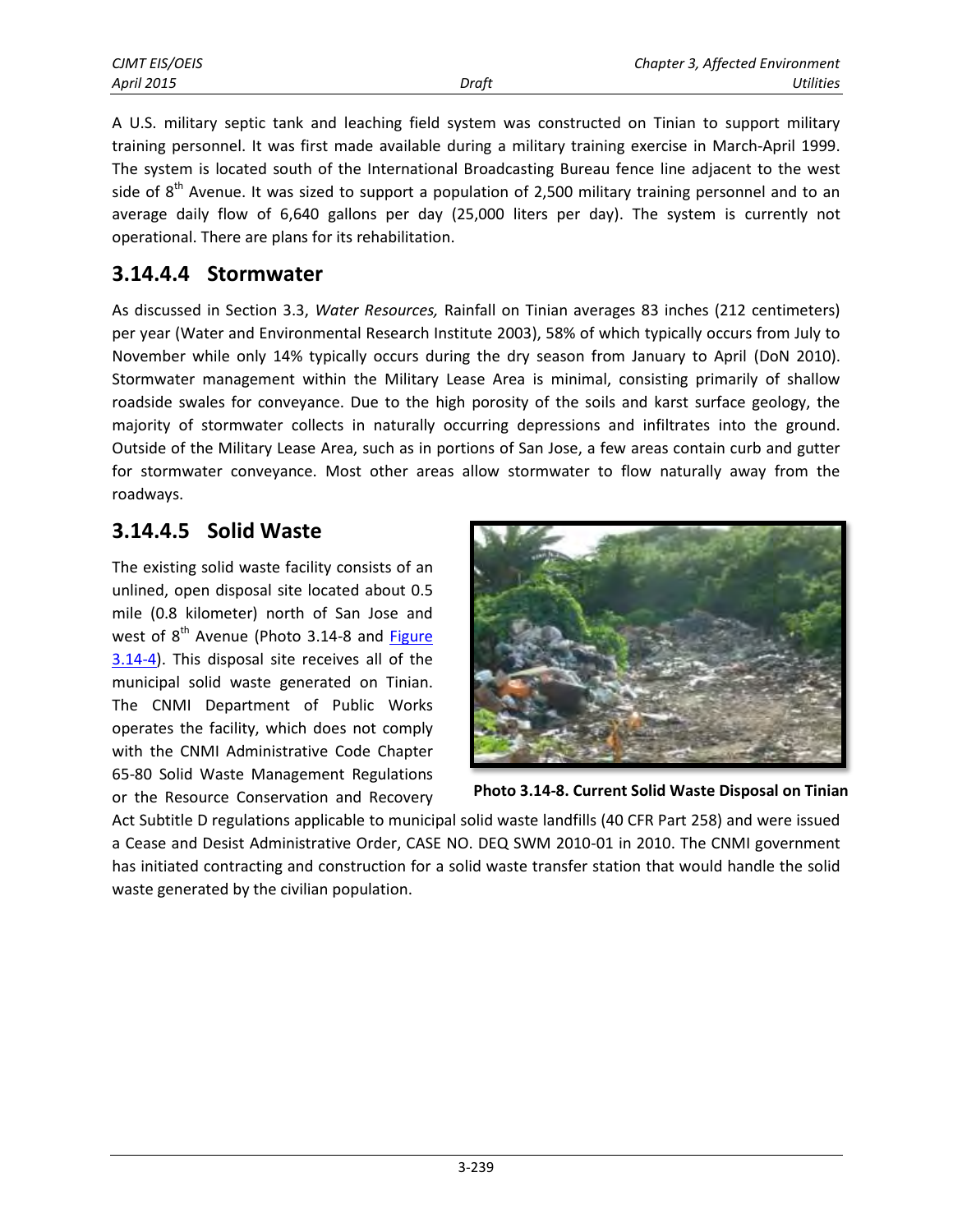<span id="page-10-0"></span>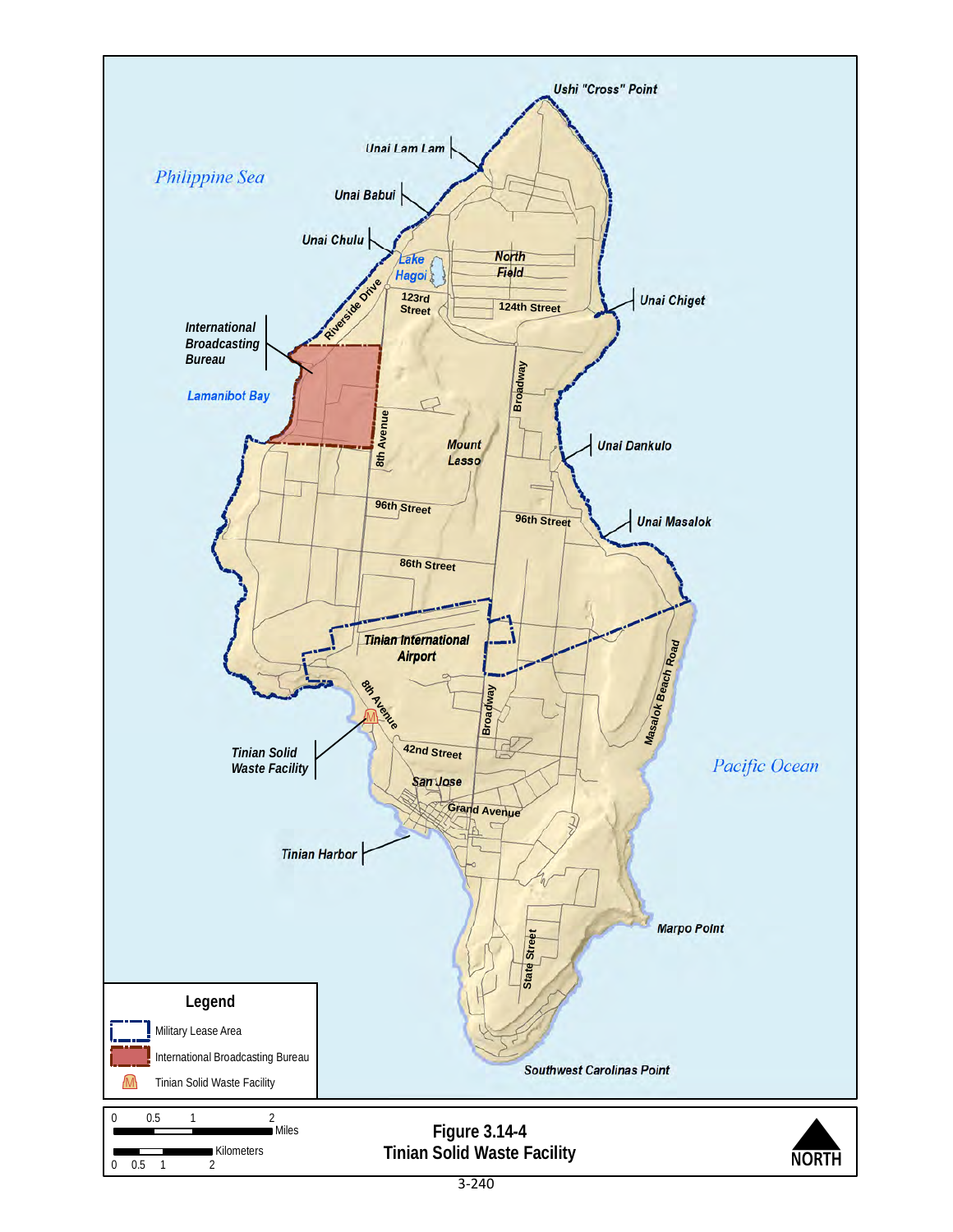# **3.14.4.6 Information Technology/Communications**

The information technology/communications resources on Tinian include all telephone, internet, cable, and satellite information technology/communications infrastructure. Tinian has commercial information technology/communications services provided by IT&E, which supplies phone and internet services through overhead distribution in the southern part of Tinian but not in the Military Lease Area. Cellular phone service is also provided by towers that serve the southern part of the island. Marianas Cable Vision Broadband provides cable television service on Tinian. There is no commercial or existing military information technology/communications infrastructure in the Military Lease Area. The International Broadcasting Bureau has significant broadcasting facilities on the northwest portion of Tinian but is not served by commercial services. It relies instead on wireless communications with infrastructure on Saipan.

An undersea fiber optic cable links Tinian and other islands in the CNMI to the Trans-Pacific Cable hub on Guam. In addition to the undersea fiber optic cable, a microwave system between Saipan, Tinian, and Rota provides alternative connectivity and provides diverse and redundant capability for IT&E commercial communications to Tinian in the event the undersea fiber optic cable is disabled (IT&E n.d.). The IT&E Cable Landing Facility is located on Tinian near Broadway and Canal Street in San Jose.

# **3.14.5 Pagan**

## **3.14.5.1 Electrical Power**

There is no public electrical generation or distribution infrastructure on Pagan. Visitors to Pagan may utilize personal-use generators or other power sources.

## **3.14.5.2 Potable Water**

There is no potable water infrastructure or known freshwater source on Pagan. There are two large lakes in northern Pagan; Laguna Sanhiyon and Laguna Sanhalom. Knowledge of the groundwater resources of Pagan is limited to a 1957 study of the geology and hydrogeology of the island (Corwin et al. 1957), a 1978 planning study by the CNMI Office of Transition Studies and Planning; and limited water sampling conducted by the U.S. Geological Survey in 1983 and 2001 (U.S. Geological Survey 2014).

Figure 3.3-3 shows the location of the known groundwater wells on Pagan. Six relatively broadlydistributed groundwater samples were collected from accessible wells on Pagan by the U.S. Geological Survey in 1983 and two were collected in 2001 (U.S. Geological Survey 2014). Three of the wells Corwin et al. (1957) tested (Wells 1, 2, and 3) had total dissolved solids below the secondary drinking water maximum contaminant level. Two of these wells (Wells 2 and 3) had nitrate concentrations below the primary drinking water maximum contaminant level (i.e., mandatory drinking water quality standards under the Safe Drinking Water Act). Therefore these two wells might be considered potable; however both of these have water high in silica.

Visitors to Pagan utilize rainwater harvesting techniques to supply water for personal use. Additional information is provided in the Appendix P, *Utilities Study* (Volume III, Section 2.5.2 [DoN 2014]) and Section 3.3, *Water Resources*.